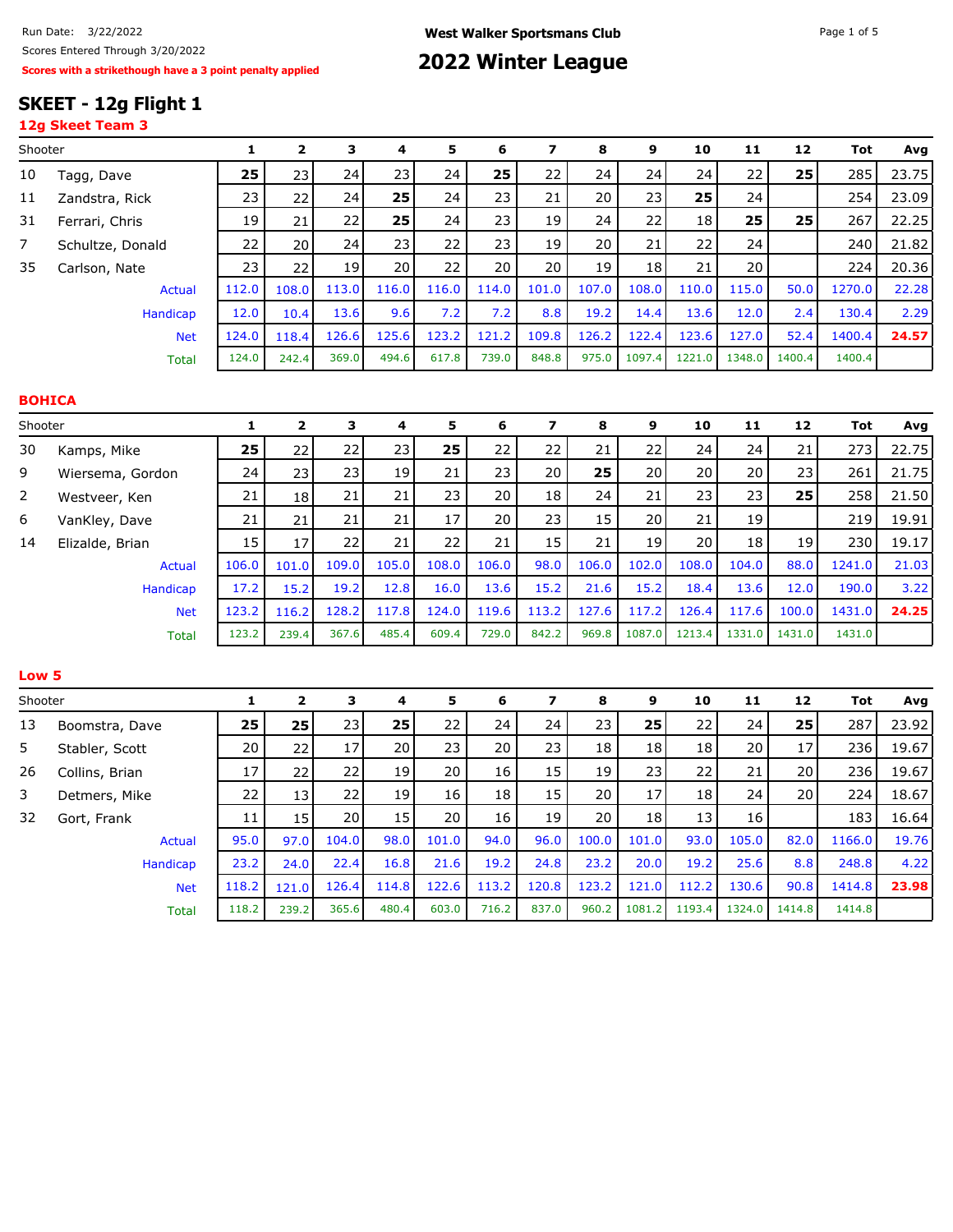## **SKEET - 12g Flight 2**

| ٠<br>, |  |
|--------|--|
|--------|--|

| Shooter |                  |       | $\mathbf{z}$    | 3               | 4               | 5     | 6               | 7               | 8     | 9               | 10     | 11              | 12              | Tot    | Avg   |
|---------|------------------|-------|-----------------|-----------------|-----------------|-------|-----------------|-----------------|-------|-----------------|--------|-----------------|-----------------|--------|-------|
| 45      | Goosen, Greg     | 22    | 221             | 22              | 22              | 23    | 22              | 23              | 22    | 21              | 21     | 24              | 23              | 267    | 22.25 |
| 36      | Carlson, Nate    | 21    | 19 <sup>1</sup> | 22              | 22              | 21    | 22              | 18              | 21    | 19 <sup>1</sup> | 20     | 19              |                 | 224    | 20.36 |
| 12      | Boguszewski, Mar | 20    | 18 <sup>1</sup> | 23              | 17 <sup>1</sup> | 20    | 21              | 19              | 17    | 21              | 20     | 22              | 18 <sub>1</sub> | 236    | 19.67 |
| 44      | Gillespy, Kevin  | 17    | 19 <sup>1</sup> | 19              | 19 <sup>1</sup> | 17    | 16              | 16              | 16    | 17              | 21     | 18              | 21              | 216    | 18.00 |
| 38      | Comer, Zach      | 10    | 20 l            | 18 <sup>1</sup> | 20 l            | 20    | 17 <sup>1</sup> | 22 <sub>1</sub> | 16    | 17 <sup>1</sup> | $-14$  | 19 <sup>1</sup> | 19              | 215    | 17.92 |
|         | Actual           | 90.0  | 98.0            | 104.0           | 100.0           | 101.0 | 98.0            | 98.0            | 92.0  | 95.0            | 96.0   | 102.0           | 81.0            | 1158.0 | 19.63 |
|         | Handicap         | 24.8  | 28.0            | 21.6            | 16.8            | 20.0  | 19.2            | 21.6            | 21.6  | 26.4            | 24.0   | 23.2            | 13.6            | 260.8  | 4.42  |
|         | <b>Net</b>       | 114.8 | 126.0           | 125.6           | 116.8           | 121.0 | 117.2           | 119.6           | 113.6 | 121.4           | 120.0  | 125.2           | 94.6            | 1418.8 | 24.05 |
|         | <b>Total</b>     | 114.8 | 240.8           | 366.4           | 483.2           | 604.2 | 721.4           | 841.0           | 954.6 | 1076.0          | 1196.0 | 1321.2          | 1415.8          | 1415.8 |       |

### **Young Guns**

| Shooter |                |       | 2               | з     | 4               | 5     | 6               | 7     | 8               | 9      | 10     | 11              | 12     | Tot    | Avg   |
|---------|----------------|-------|-----------------|-------|-----------------|-------|-----------------|-------|-----------------|--------|--------|-----------------|--------|--------|-------|
| 41      | Segard, Zak    | 22    | 22              | 23    | 231             | 19    | 19              | 21    | 22              | 22     | 22     | 22              |        | 237    | 21.55 |
| 48      | Stabler, Scott | 20    | 22              | 17    | 20              | 23    | 20              | 23    | 18 <sub>1</sub> | 18     | 18     | 20              | 17     | 236    | 19.67 |
| 40      | Withrow, Alec  | 16    | 18 <sup>1</sup> | 18    | 21              | 21    | 19              | 18    | 17              | 21     | 17     | <del>-15</del>  |        | 204    | 18.55 |
| 42      | Segard, Jordan | 20    | 17              | 19    | 20 <sub>1</sub> | 22    | 17              | 14    | 15              | 20 l   | 19     | 20 <sub>1</sub> | 16     | 219    | 18.25 |
| 46      | Hoezee, Nik    | 15    | 13 <sub>l</sub> | 12    | 18 <sup>1</sup> | $+2$  | 17 <sup>1</sup> | 21    | 21              | 18     | 16     | 18              |        | 184    | 16.73 |
|         | Actual         | 93.0  | 92.0            | 89.0  | 102.0           | 97.0  | 92.0            | 97.0  | 93.0            | 99.0   | 92.0   | 95.0            | 33.0   | 1080.0 | 18.95 |
|         | Handicap       | 26.0  | 25.6            | 26.4  | 28.8            | 18.4  | 22.4            | 26.4  | 22.4            | 25.6   | 20.8   | 26.4            | 8.0    | 277.2  | 4.86  |
|         | <b>Net</b>     | 119.0 | 117.6           | 115.4 | 130.8           | 115.4 | 114.4           | 123.4 | 115.4           | 124.6  | 112.8  | 121.4           | 41.0   | 1357.2 | 23.81 |
|         | Total          | 119.0 | 236.6           | 352.0 | 482.8           | 598.2 | 712.6           | 836.0 | 951.4           | 1076.0 | 1188.8 | 1310.2          | 1351.2 | 1351.2 |       |

#### **12g Skeet Team 18**

| Shooter |                 |       | 2               | 3               | 4               | 5     | 6     | 7               | 8     | 9               | 10     | 11              | 12              | Tot    | Avg   |
|---------|-----------------|-------|-----------------|-----------------|-----------------|-------|-------|-----------------|-------|-----------------|--------|-----------------|-----------------|--------|-------|
| 29      | Schultze, Doug  | 19    | 23 I            | 17              | 19              | 19    | 21    | 21              | 20    | 22              | 23     | 22              | 21              | 247    | 20.58 |
| 43      | Larkin, Doug    | 20    | 20 <sub>1</sub> | 18 <sub>l</sub> | 20              | 23    | 20    | $22 \mid$       | 17    | 15              | 19     | 20              | 18 <sub>1</sub> | 232    | 19.33 |
| 27      | Greene, David   | 16    | 18              | 19              | 20 <sub>1</sub> | 17    | 14    | 21              | 22    | 20 l            | 14     | 19              | 19              | 219    | 18.25 |
| 23      | VanBemmelen, Ma | 14    | 18              | 17              | 16 <sub>l</sub> | 16    | 17    | 12 <sup>1</sup> | 19    | 19 <sup>1</sup> | 16     | 20 <sup>1</sup> | 18 <sub>1</sub> | 202    | 16.83 |
| 28      | Stuart, Tim     | 13    | 12              | 13              | 14              | 15    | 16    | 17 <sup>1</sup> | 15    | 8 <sup>1</sup>  | 12     | 14              | 16 <sup>1</sup> | 165    | 13.75 |
|         | Actual          | 82.0  | 91.0            | 84.0            | 89.0            | 90.0  | 88.0  | 93.0            | 93.0  | 84.0            | 84.0   | 95.0            | 92.0            | 1065.0 | 17.75 |
|         | Handicap        | 30.8  | 34.4            | 27.2            | 32.8            | 28.8  | 28.0  | 29.6            | 25.6  | 25.6            | 32.8   | 32.8            | 24.0            | 352.4  | 5.87  |
|         | <b>Net</b>      | 112.8 | 125.4           | 111.2           | 121.8           | 118.8 | 116.0 | 122.6           | 118.6 | 109.6           | 116.8  | 127.8           | 116.0           | 1417.4 | 23.62 |
|         | <b>Total</b>    | 112.8 | 238.2           | 349.4           | 471.2           | 590.0 | 706.0 | 828.6           | 947.2 | 1056.8          | 1173.6 | 1301.4          | 1417.4          | 1417.4 |       |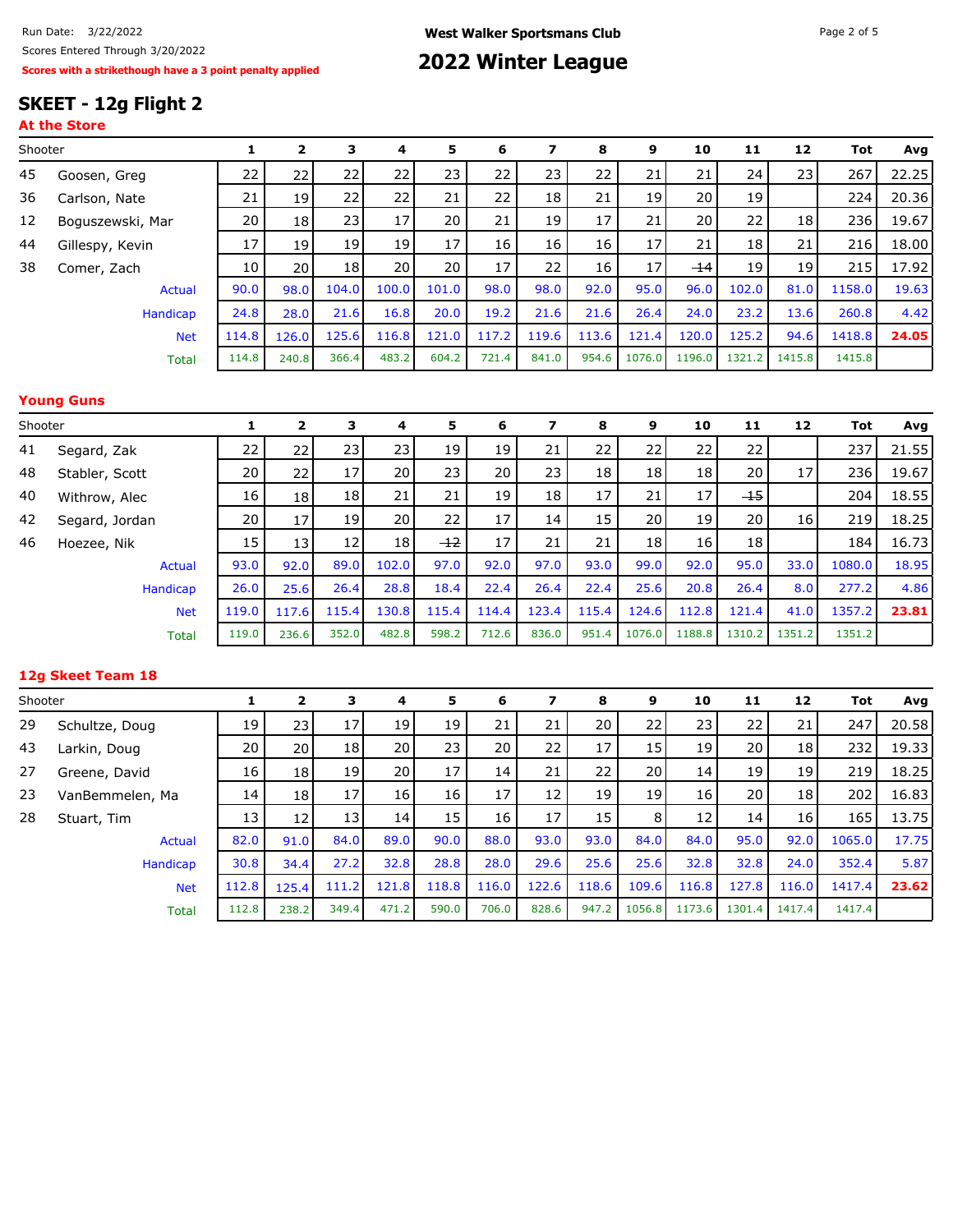| Run Date: 3/22/2022                                       | <b>West Walker Sportsmans Club</b> | Page 3 of 5 |
|-----------------------------------------------------------|------------------------------------|-------------|
| Scores Entered Through 3/20/2022                          |                                    |             |
| Scores with a strikethough have a 3 point penalty applied | 2022 Winter League                 |             |

# **2022 Winter League**

# **SKEET - 20g**

| <b>FJB</b>       |                 |              |                         |              |                         |       |       |                         |       |       |       |       |                         |            |       |
|------------------|-----------------|--------------|-------------------------|--------------|-------------------------|-------|-------|-------------------------|-------|-------|-------|-------|-------------------------|------------|-------|
| Shooter          |                 | $\mathbf{1}$ | $\overline{\mathbf{2}}$ | $\mathbf{3}$ | 4                       | 5     | 6     | $\overline{\mathbf{z}}$ | 8     | 9     | 10    | 11    | 12                      | <b>Tot</b> | Avg   |
| 15               | Myers, Brian    | 23           | 25                      | 25           | 24                      | 24    | 25    | 25                      | 25    | 25    | 25    | 23    | 25                      | 294        | 24.50 |
| 17               | Bradley, Dan    | 23           | 22                      | 24           | 23                      | 24    | 23    | 20                      | 21    | 22    | 21    | 25    | 23                      | 271        | 22.58 |
|                  | <b>Actual</b>   | 46.0         | 47.0                    | 49.0         | 47.0                    | 48.0  | 48.0  | 45.0                    | 46.0  | 47.0  | 46.0  | 48.0  | 48.0                    | 565.0      | 23.54 |
|                  | <b>Handicap</b> | 2.8          | 3.2                     | 2.4          | $\overline{\mathbf{8}}$ | 2.4   | 1.6   | 1.6                     | 4.0   | 3.2   | 2.4   | 3.2   | 1.6                     | 29.2       | 1.22  |
|                  | <b>Net</b>      | 48.8         | 50.2                    | 51.4         | 47.8                    | 50.4  | 49.6  | 46.6                    | 50.0  | 50.2  | 48.4  | 51.2  | 49.6                    | 594.2      | 24.76 |
|                  | <b>Total</b>    | 48.8         | 99.0                    | 150.4        | 198.2                   | 248.6 | 298.2 | 344.8                   | 394.8 | 445.0 | 493.4 | 544.6 | 594.2                   | 594.2      |       |
| <b>D&amp;R</b>   |                 |              |                         |              |                         |       |       |                         |       |       |       |       |                         |            |       |
| Shooter          |                 | 1            | $\mathbf 2$             | 3            | 4                       | 5     | 6     | $\overline{\mathbf{z}}$ | 8     | 9     | 10    | 11    | 12                      | <b>Tot</b> | Avg   |
| 10               | Tagg, Dave      | 23           | 23                      | 24           | 24                      | 23    | 23    | 22                      | 24    | 22    | 23    | 25    | 25                      | 281        | 23.42 |
| 11               | Zandstra, Rick  | 23           | 23                      | 24           | 20                      | 22    | 22    | 24                      | 22    | 24    | 25    | 23    |                         | 252        | 22.91 |
|                  | <b>Actual</b>   | 46.0         | 46.0                    | 48.0         | 44.0                    | 45.0  | 45.0  | 46.0                    | 46.0  | 46.0  | 48.0  | 48.0  | 25.0                    | 533.0      | 23.17 |
|                  | Handicap        | 3.2          | 3.2                     | 3.2          | 1.6                     | 4.8   | 4.0   | 4.0                     | 3.2   | 3.2   | 3.2   | 1.6   | $\overline{\mathbf{0}}$ | 35.2       | 1.53  |
|                  | <b>Net</b>      | 49.2         | 49.2                    | 51.2         | 45.6                    | 49.8  | 49.0  | 50.0                    | 49.2  | 49.2  | 51.2  | 49.6  | 25.0                    | 568.2      | 24.70 |
|                  | <b>Total</b>    | 49.2         | 98.4                    | 149.6        | 195.2                   | 245.0 | 294.0 | 344.0                   | 393.2 | 442.4 | 493.6 | 543.2 | 568.2                   | 568.2      |       |
| <b>D &amp; M</b> |                 |              |                         |              |                         |       |       |                         |       |       |       |       |                         |            |       |
| Shooter          |                 | 1            | $\mathbf 2$             | 3            | 4                       | 5     | 6     | $\overline{\mathbf{z}}$ | 8     | 9     | 10    | 11    | 12                      | <b>Tot</b> | Avg   |
| 16               | Gervais, David  | 24           | 19                      | 22           | 22                      | 23    | 24    | 23                      | 23    | 24    | 23    | 25    | 25                      | 277        | 23.08 |
| 4                | Simcik, Mike    | 21           | 18                      | 21           | 20                      | 21    | 23    | 21                      | 16    | 22    | 23    | 23    | 21                      | 250        | 20.83 |
|                  | <b>Actual</b>   | 45.0         | 37.0                    | 43.0         | 42.0                    | 44.0  | 47.0  | 44.0                    | 39.0  | 46.0  | 46.0  | 48.0  | 46.0                    | 527.0      | 21.96 |
|                  | <b>Handicap</b> | 7.2          | 4.0                     | 10.4         | 5.6                     | 6.4   | 4.8   | 2.4                     | 4.8   | 8.8   | 3.2   | 3.2   | 1.6                     | 62.4       | 2.60  |
|                  | <b>Net</b>      | 52.2         | 41.0                    | 53.4         | 47.6                    | 50.4  | 51.8  | 46.4                    | 43.8  | 54.8  | 49.2  | 51.2  | 47.6                    | 589.4      | 24.56 |
|                  | <b>Total</b>    | 52.2         | 93.2                    | 146.6        | 194.2                   | 244.6 | 296.4 | 342.8                   | 386.6 | 441.4 | 490.6 | 541.8 | 589.4                   | 589.4      |       |
| <b>T&amp;D</b>   |                 |              |                         |              |                         |       |       |                         |       |       |       |       |                         |            |       |
| Shooter          |                 | 1            | $\mathbf 2$             | 3            | 4                       | 5     | 6     | $\overline{\mathbf{z}}$ | 8     | 9     | 10    | 11    | 12                      | <b>Tot</b> | Avg   |
| 34               | Longcore, David | 25           | 24                      | 23           | 23                      | 21    | 24    | 22                      | 24    | 25    | 25    | 24    | 25                      | 285        | 23.75 |
| $\mathbf{1}$     | Westedt, Terry  | 13           | 18                      | 18           | 22                      | 20    | 22    | 18                      | 19    | 21    | 20    | 20    | 14                      | 225        | 18.75 |
|                  | <b>Actual</b>   | 38.0         | 42.0                    | 41.0         | 45.0                    | 41.0  | 46.0  | 40.0                    | 43.0  | 46.0  | 45.0  | 44.0  | 39.0                    | 510.0      | 21.25 |
|                  | Handicap        | 8.0          | 9.6                     | 6.4          | 7.2                     | 4.0   | 7.2   | 3.2                     | 8.0   | 5.6   | 3.2   | 4.0   | 4.8                     | 71.2       | 2.97  |
|                  | <b>Net</b>      | 46.0         | 51.6                    | 47.4         | 52.2                    | 45.0  | 53.2  | 43.2                    | 51.0  | 51.6  | 48.2  | 48.0  | 43.8                    | 581.2      | 24.22 |
|                  | <b>Total</b>    | 46.0         | 97.6                    | 145.0        | 197.2                   | 242.2 | 295.4 | 338.6                   | 389.6 | 441.2 | 489.4 | 537.4 | 581.2                   | 581.2      |       |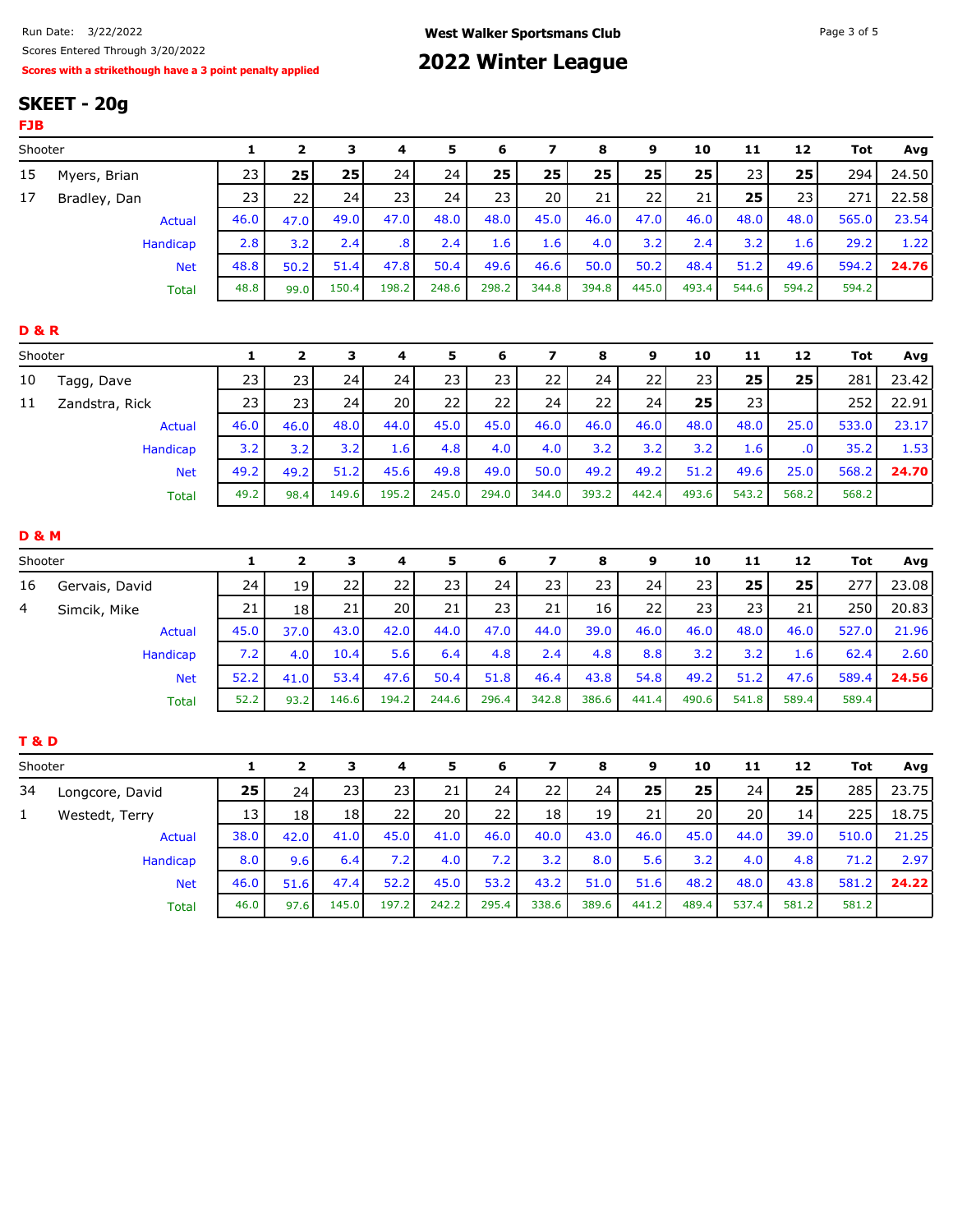# **TRAP - Flight 1**

### **Polish Mafia**

| Shooter |                  | 1     | 2               | 3     | 4     | 5     | 6     | 7               | 8     | 9               | 10           | 11     | 12              | Tot    | Avg   |
|---------|------------------|-------|-----------------|-------|-------|-------|-------|-----------------|-------|-----------------|--------------|--------|-----------------|--------|-------|
| 20      | Popowich Jr, Joe | 22    | 231             | 24    | 231   | 21    | 23    | 21              | 22    | 24 <sub>1</sub> | 25           | 25     | 23              | 276    | 23.00 |
| 19      | May, Tom         | 21    | 24 <sup>1</sup> | 25    | 23    | 24    | 22    | 24              | 18    | 22              | $25^{\circ}$ | 25     | 20 <sup>1</sup> | 273    | 22.75 |
| 18      | May, Ken         | 23    | 24 <sup>1</sup> | 23    | 25    | 23    | 22    | 21              | 24    | 24              | 22           | 20     | 19              | 270    | 22.50 |
| 1       | Westedt, Terry   | 21    | 231             | 23    | 22    | 21    | 22    | 23 <sup>1</sup> | 20    | 24              | 21           | 22     | 25              | 267    | 22.25 |
| 17      | Bradley, Dan     | 23    | 221             | 22    | 20    | 22    | 25    | 22              | 23    | 21              | 21           | 18     | 24              | 263    | 21.92 |
|         | Actual           | 110.0 | 116.0           | 117.0 | 113.0 | 111.0 | 114.0 | 111.0           | 107.0 | 115.0           | 114.0        | 110.0  | 111.0           | 1349.0 | 22.48 |
|         | Handicap         | 9.6   | 12.0            | 7.2   | 6.4   | 9.6   | 11.2  | 8.8             | 11.2  | 14.4            | 8.0          | 8.8    | 12.0            | 119.2  | 1.99  |
|         | <b>Net</b>       | 119.6 | 128.0           | 124.2 | 119.4 | 120.6 | 125.2 | 119.8           | 118.2 | 129.4           | 122.0        | 118.8  | 123.0           | 1468.2 | 24.47 |
|         | <b>Total</b>     | 119.6 | 247.6           | 371.8 | 491.2 | 611.8 | 737.0 | 856.8           | 975.0 | 1104.4          | 1226.4       | 1345.2 | 1468.2          | 1468.2 |       |
|         |                  |       |                 |       |       |       |       |                 |       |                 |              |        |                 |        |       |

#### **Trap Team 12**

| Shooter |                  |       | 2               | 3     | 4               | 5     | 6     | 7     | 8     | 9               | 10     | 11     | 12     | Tot    | Avg   |
|---------|------------------|-------|-----------------|-------|-----------------|-------|-------|-------|-------|-----------------|--------|--------|--------|--------|-------|
| 31      | Ferrari, Chris   | 25    | 21              | 22    | 23 l            | 18    | 23    | 22    | 22    | 20 <sub>l</sub> | 21     | 21     | 22     | 260    | 21.67 |
| 11      | Zandstra, Rick   | 24    | 221             | 22    | 20 l            | 20    | 22    | 23    | 22    | 19 l            | 19     | 23     |        | 236    | 21.45 |
| 10      | Tagg, Dave       | 23    | 19 <sup>1</sup> | 23    | 13 <sub>1</sub> | 21    | 24    | 21    | 17    | 221             | 19     | 24     | 231    | 249    | 20.75 |
| 35      | Carlson, Nate    | 18    | 20 l            | 22    | 20 l            | 19    | 19    | 19    | 20    | 19 l            | 23     | 21     |        | 220    | 20.00 |
| 25      | Morritt, Darrell | 15    | 11              | 21    | 17              | 15    | 20    | 17    | 20    | 18 <sup>1</sup> |        | 21     |        | 182    | 16.55 |
|         | <b>Actual</b>    | 105.0 | 93.0            | 110.0 | 93.0            | 93.0  | 108.0 | 102.0 | 101.0 | 98.0            | 89.0   | 110.0  | 45.0   | 1147.0 | 20.12 |
|         | Handicap         | 20.8  | 16.0            | 25.6  | 12.0            | 25.6  | 25.6  | 13.6  | 18.4  | 19.2            | 21.6   | 28.8   | 4.0    | 231.2  | 4.06  |
|         | <b>Net</b>       | 125.8 | 109.0           | 135.6 | 105.0           | 118.6 | 133.6 | 115.6 | 119.4 | 117.2           | 110.6  | 138.8  | 49.0   | 1378.2 | 24.18 |
|         | <b>Total</b>     | 125.8 | 234.8           | 370.4 | 475.4           | 594.0 | 727.6 | 843.2 | 962.6 | 1079.8          | 1190.4 | 1329.2 | 1378.2 | 1378.2 |       |

#### **Lets Go Brandon**

| Shooter |                  |       | 2               | 3               | 4               | 5.    | 6               | 7               | 8     | 9               | 10     | 11              | 12     | Tot    | Avg   |
|---------|------------------|-------|-----------------|-----------------|-----------------|-------|-----------------|-----------------|-------|-----------------|--------|-----------------|--------|--------|-------|
| 30      | Kamps, Mike      | 23    | 23 I            | 20              | 23              | 24    | 24              | 18              | 24    | 21              | 19     | 24              | 20     | 263    | 21.92 |
| 9       | Wiersema, Gordon | 22    | 22              | 20 <sub>1</sub> | 18 <sup>1</sup> | 24    | 22              | 16 <sub>1</sub> | 23    | 21              | 19     | 24              |        | 231    | 21.00 |
| 6       | VanKley, Dave    | 18    | 23 <sub>1</sub> | 21              | 21              | 22    | 19 <sup>1</sup> | 18              | 21    | 19 <sub>l</sub> | 23     | 21              | 23 l   | 249    | 20.75 |
| 36      | Carlson, Nate    | 20    | 19              | 17              | 17 <sub>1</sub> | 20    | 16              | 20 <sup>1</sup> | 19    | 22              | 19     | 20 <sub>1</sub> |        | 209    | 19.00 |
| 14      | Elizalde, Brian  | 20    | 16 <sup>1</sup> | 19              | 18 <sup>1</sup> | 15    | 16              | 20 <sup>1</sup> | 11    | 22              | 23     | 16              | 22     | 218    | 18.17 |
|         | Actual           | 103.0 | 103.0           | 97.0            | 97.0            | 105.0 | 97.0            | 92.0            | 98.0  | 105.0           | 103.0  | 105.0           | 65.0   | 1170.0 | 20.17 |
|         | Handicap         | 17.6  | 17.6            | 17.6            | 22.4            | 22.4  | 16.0            | 22.4            | 26.4  | 21.6            | 16.0   | 17.6            | 11.2   | 228.8  | 3.94  |
|         | <b>Net</b>       | 120.6 | 120.6           | 114.6           | 119.4           | 127.4 | 113.0           | 114.4           | 124.4 | 126.6           | 119.0  | 122.6           | 76.2   | 1398.8 | 24.12 |
|         | <b>Total</b>     | 120.6 | 241.2           | 355.8           | 475.2           | 602.6 | 715.6           | 830.0           | 954.4 | 1081.0          | 1200.0 | 1322.6          | 1398.8 | 1398.8 |       |

### **Trap Team 8**

| Shooter |                  |       | 2               | з     | 4               | 5     | 6               | 7               | 8     | 9               | 10     | 11     | 12     | Tot    | Avg   |
|---------|------------------|-------|-----------------|-------|-----------------|-------|-----------------|-----------------|-------|-----------------|--------|--------|--------|--------|-------|
| 50      | Westedt, Terry   | 21    | 23 <sub>l</sub> | 23    | 22              | 21    | 22              | 23              | 20    | 24              | 21     | 22     | 25     | 267    | 22.25 |
| 16      | Gervais, David   | 22    | 24              | 21    | 22              | 21    | 24              | 23              | 20    | 19              | 24     | 24     | 20     | 264    | 22.00 |
| 4       | Simcik, Mike     | 17    | 24              | 24    | 23              | 22    | 21              | 20              | 19    | 23              | 17     | 23     | 20     | 253    | 21.08 |
| 12      | Boguszewski, Mar | 20    | 22              | 16    | 22              | 18    | 23              | 19              | 19    | 20 <sub>1</sub> | 19     | 21     | 21     | 240    | 20.00 |
| 49      | Larkin, Doug     | 17    | 17              | 14    | 13 <sup>1</sup> | 17    | 18 <sup>1</sup> | 15 <sup>1</sup> | 15    | 10              | 6      | 16     | 11     | 169    | 14.08 |
|         | Actual           | 97.0  | 110.0           | 98.0  | 102.0           | 99.0  | 108.0           | 100.0           | 93.0  | 96.0            | 87.0   | 106.0  | 97.0   | 1193.0 | 19.88 |
|         | Handicap         | 17.2  | 22.4            | 12.0  | 21.6            | 18.4  | 20.8            | 13.6            | 20.0  | 25.6            | 23.2   | 30.4   | 15.2   | 240.4  | 4.01  |
|         | <b>Net</b>       | 114.2 | 132.4           | 110.0 | 123.6           | 117.4 | 128.8           | 113.6           | 113.0 | 121.6           | 110.2  | 136.4  | 112.2  | 1433.4 | 23.89 |
|         | <b>Total</b>     | 114.2 | 246.6           | 356.6 | 480.2           | 597.6 | 726.4           | 840.0           | 953.0 | 1074.6          | 1184.8 | 1321.2 | 1433.4 | 1433.4 |       |